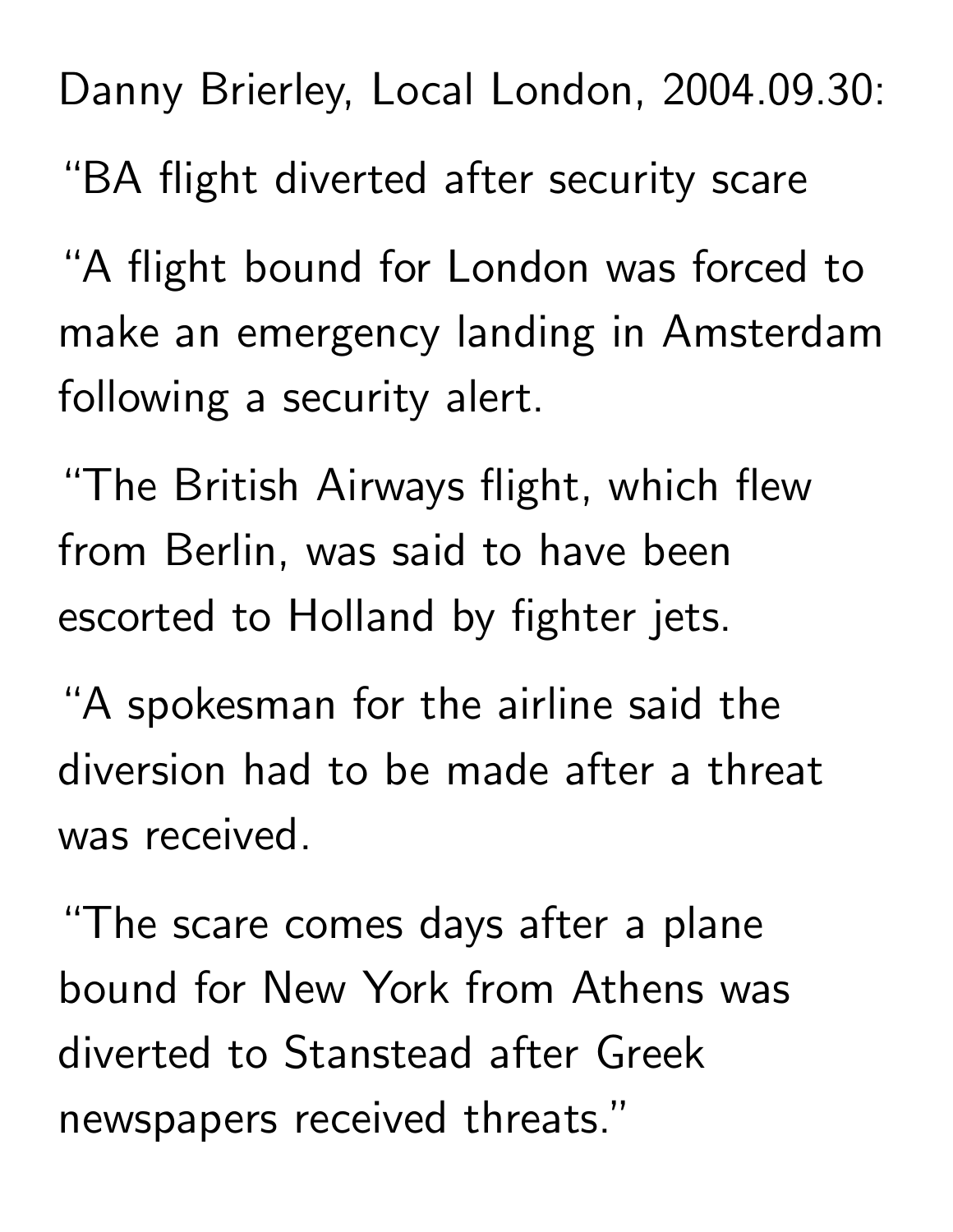## Finding exploitable buffer overflows: recap

1. Look for an interesting target program on, e.g., www.sourceforge.net. Choose program that inspects data from an untrusted source: e.g., program that reads file from network and converts it to another format.

2. Find buffer overflow that receives untrusted input. May need quite a bit of effort: read the program; also try various inputs, watching the program in the debugger. Work backwards from unchecked array accesses; work forwards from untrusted inputs.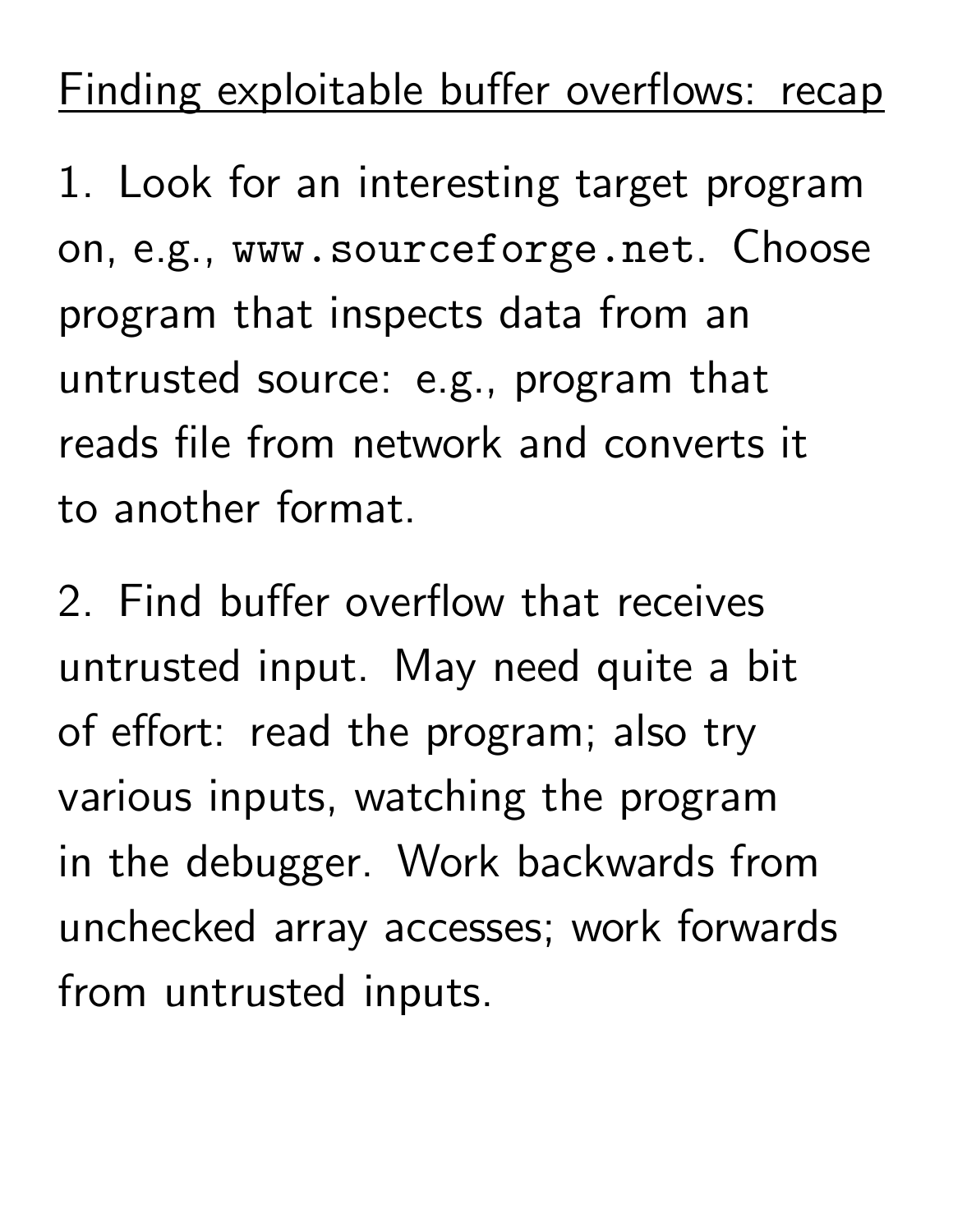3. Create input that smashes return address (or other interesting pointer). Often very easy, but sometimes need to create complicated input.

4. Modify input so that function returns (or uses other smashed pointer). Often very easy, rarely very difficult.

5. Modify input to place payload at smashed return address. Usually very easy. Can usually copy payload from another target.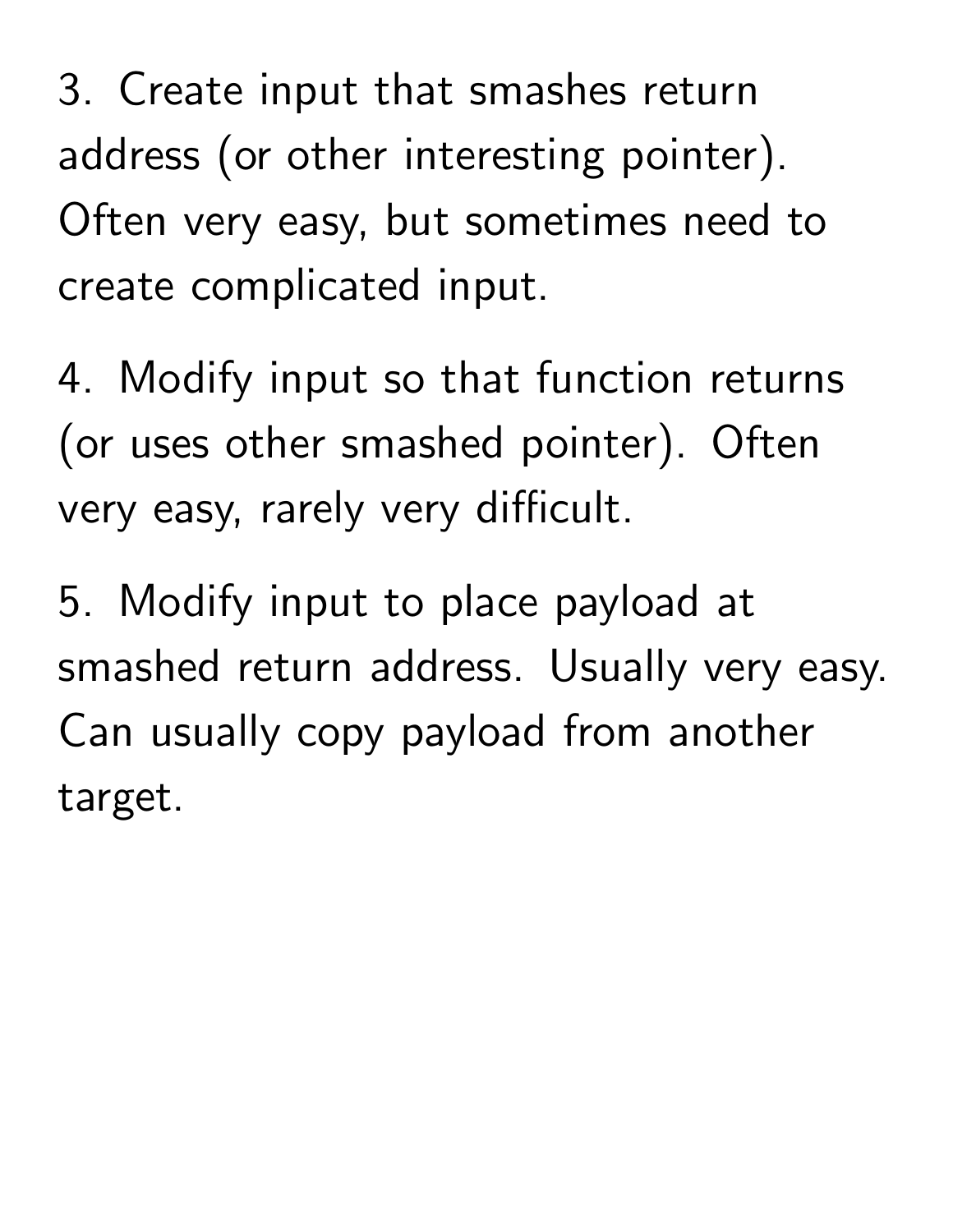## Reporting a security hole

Identify problem: "There is a remotely exploitable security hole in LaTeX2RTF, at least in the current version, 1.9.15."

Summarize data flow: "For example, an attacker runs the C program below and saves the output as foo.tex. The attacker sends foo.tex to you by email. You feed foo.tex through LaTeX2RTF on an x86-compatible computer running FreeBSD. (The documented purpose of LaTeX2RTF is to convert LaTeX files to RTF files; users are not told that they must not run LaTeX2RTF on network data.) Result: LaTeX2RTF removes all of your files in the current directory."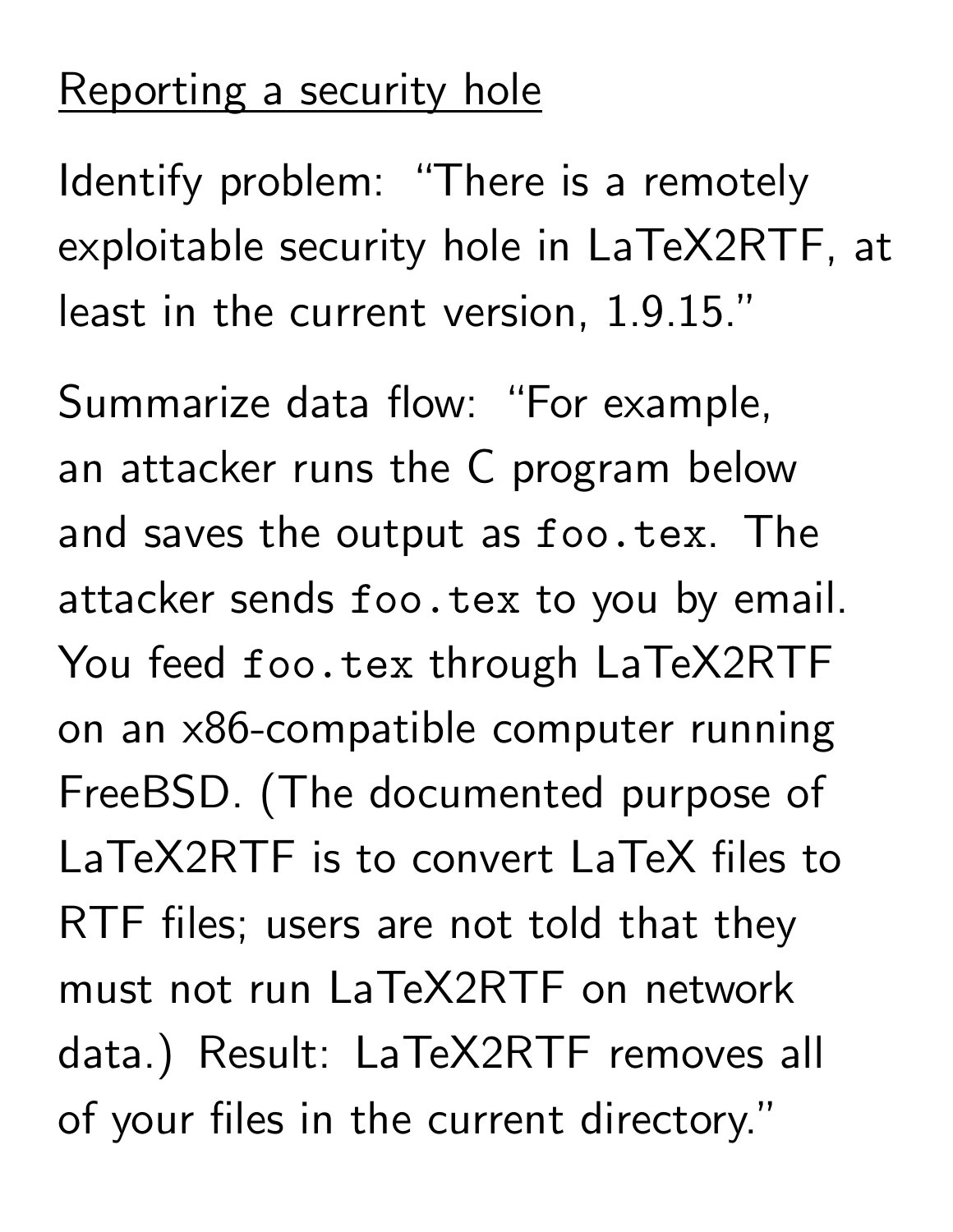Explain how to install the program: "To see the attack in action under FreeBSD 4.10, first download LaTeX2RTF: mkdir \$HOME/tmp cd \$HOME/tmp wget http:// umn.dl.sourceforge.net /sourceforge/latex2rtf /latex2rtf-1.9.15.tar.gz gunzip latex2rtf-1.9.15.tar tar -xf latex2rtf-1.9.15.tar cd latex2rtf-1.9.15 Change the PREFIX line in Makefile to PREFIX=\$(HOME)/tmp. Then type make install

to compile and install the program."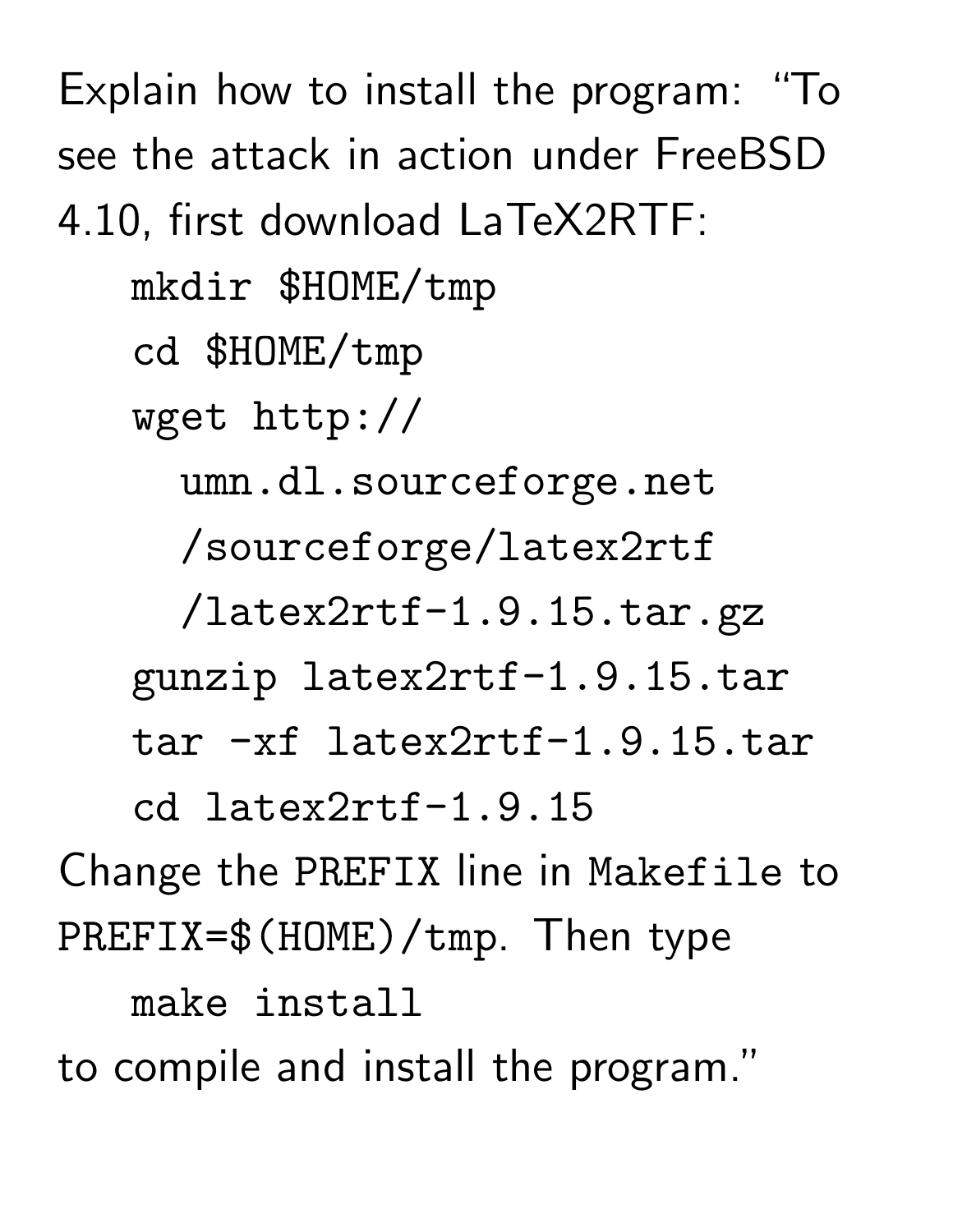Explain how to run the attack: "Now save the attack program below as attack.c, and run it to create foo.tex:

cd \$HOME/tmp

gcc -o attack attack.c

./attack >foo.tex

Finally, feed attack.out through LaTeX2RTF:

bin/latex2rtf <foo.tex >foo.rtf This runs rm \* , a command specified by the attacker."

Summarize the bug: "Here's the relevant bug in the program: strcpy(expanded,macro\_piece) in expandmacro() fails to check for enough buffer space for a copy of macro\_piece."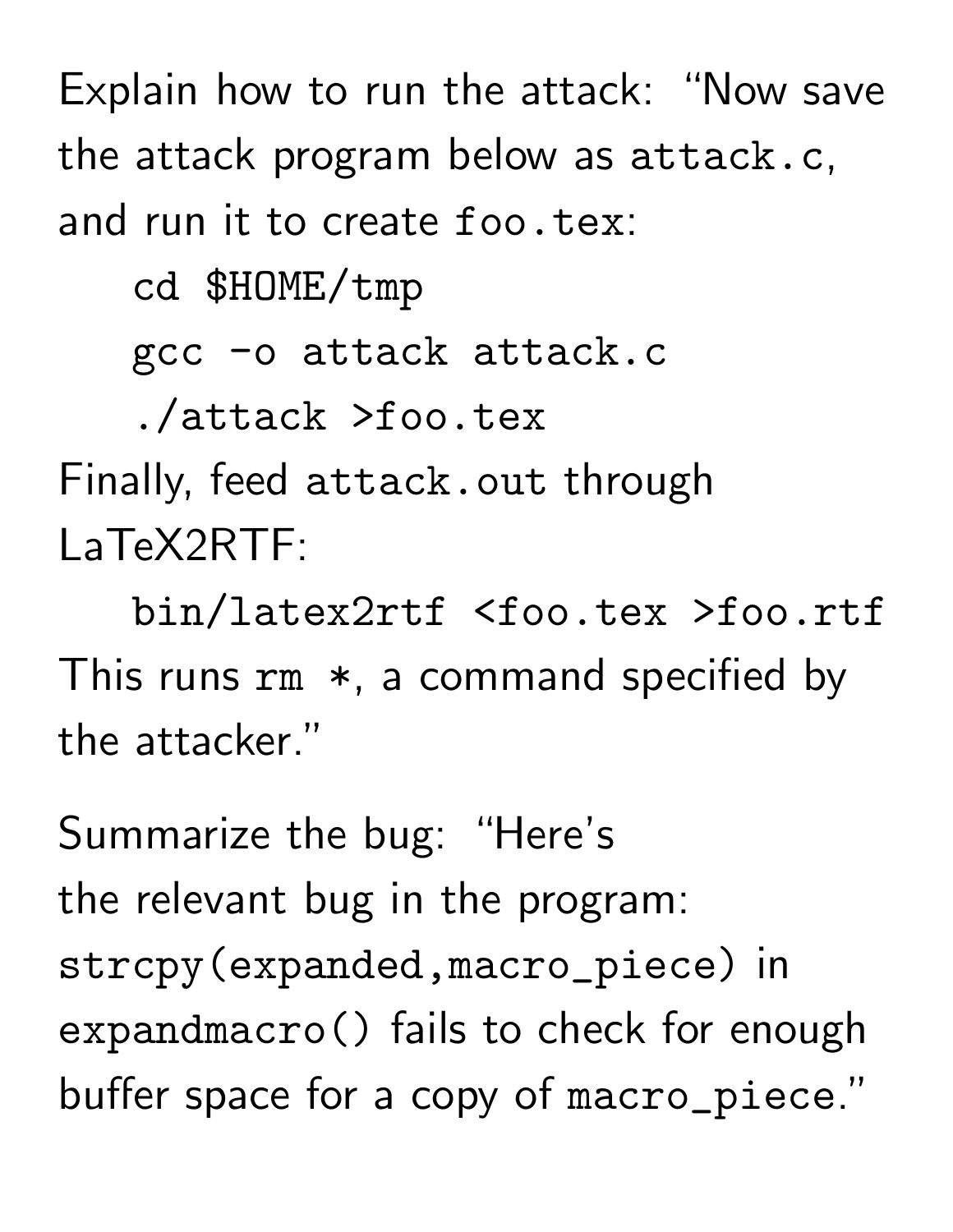## Homework procedures

Put credits at top of report: "This security hole was discovered by George W. Bush and John Kerry."

On class FreeBSD machine, send report: mail homework < bug1

I'll check that program is deployed; attack involves reasonable (even if uncommon) user behavior; attack works; attack is new. If security hole was discovered by -- --- ---- -- - - - - --member team, each member receives  $1/n$  credit. Rediscoveries receive no credit.

I'll handle public notification. Do not attempt to notify public yourself.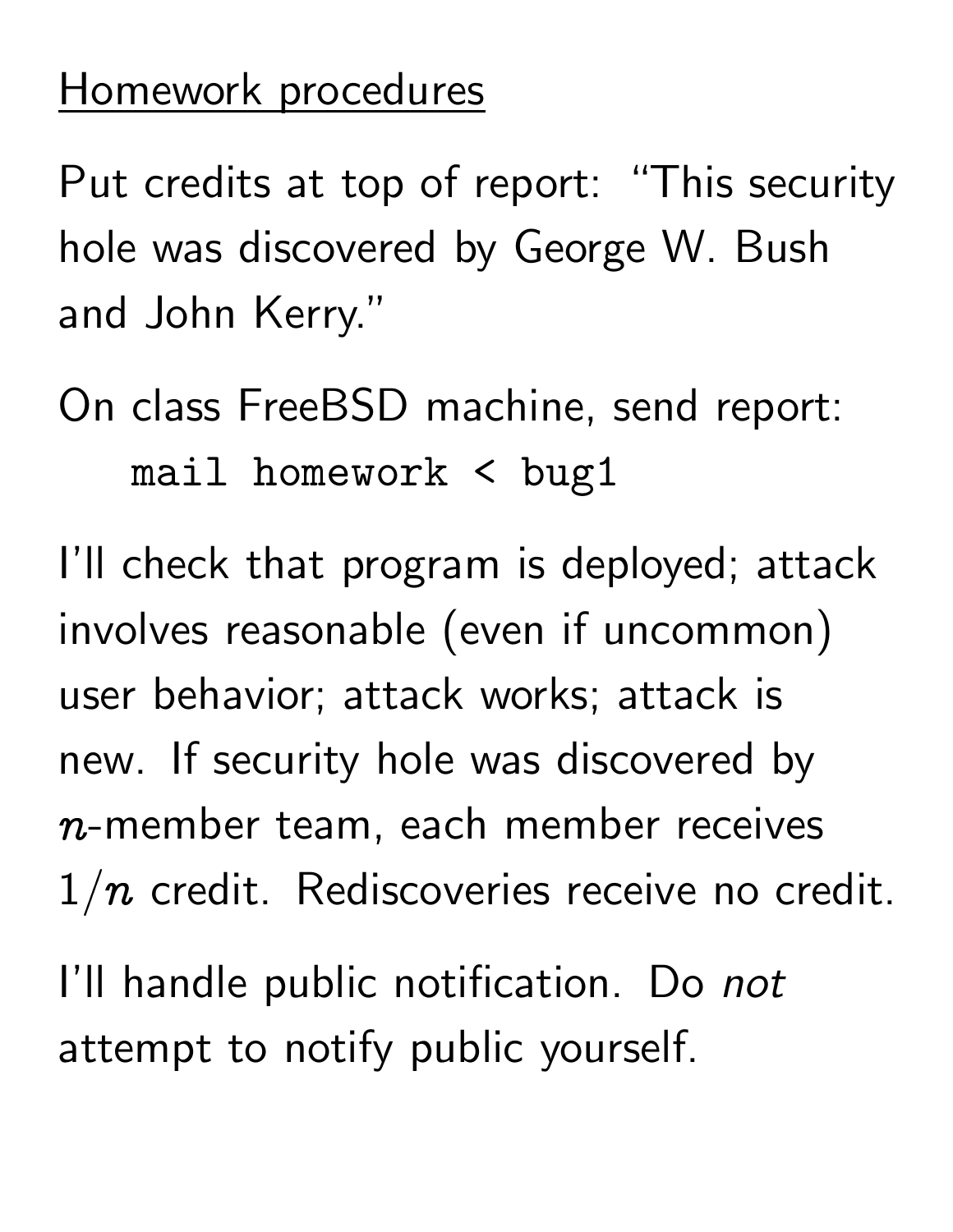## The full-disclosure debate

Charles Tomlinson, "Rudimentary treatise on the construction of locks," 1853:

"A commercial, and in some respects a social, doubt has been started within the last year or two, whether or not it is right to discuss so openly the security or insecurity of locks. Many well-meaning persons suppose that the discussion respecting the means for baffling the supposed safety of locks offers a premium for dishonesty, by showing others how to be dishonest. This is a fallacy. Rogues are very keen in their profession, and already know much more than we can teach them respecting their several kinds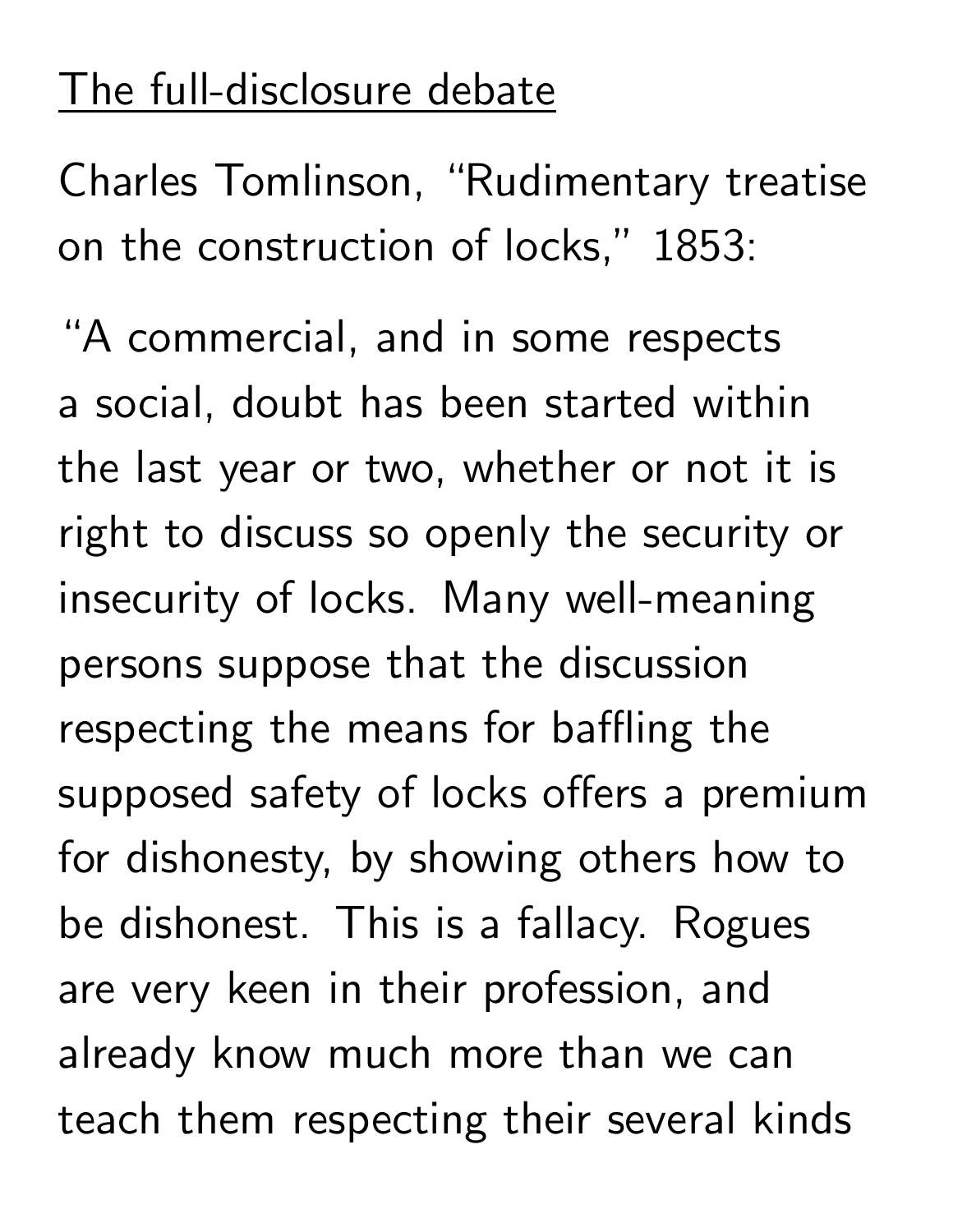of roguery. Rogues knew a good deal about lockpicking long before locksmiths discussed it among themselves, as they have lately done. If a lock—let it have been made in whatever country, or by whatever maker—is not so inviolable as it has hitherto been deemed to be, surely it is in the interest of honest persons to know this fact, because the dishonest are tolerably certain to be the first to apply the knowledge practically; and the spread of knowledge is necessary to give fair play to those who might suffer by ignorance. It cannot be too earnestly urged, that an acquintance with real facts will, in the end, be better for all parties.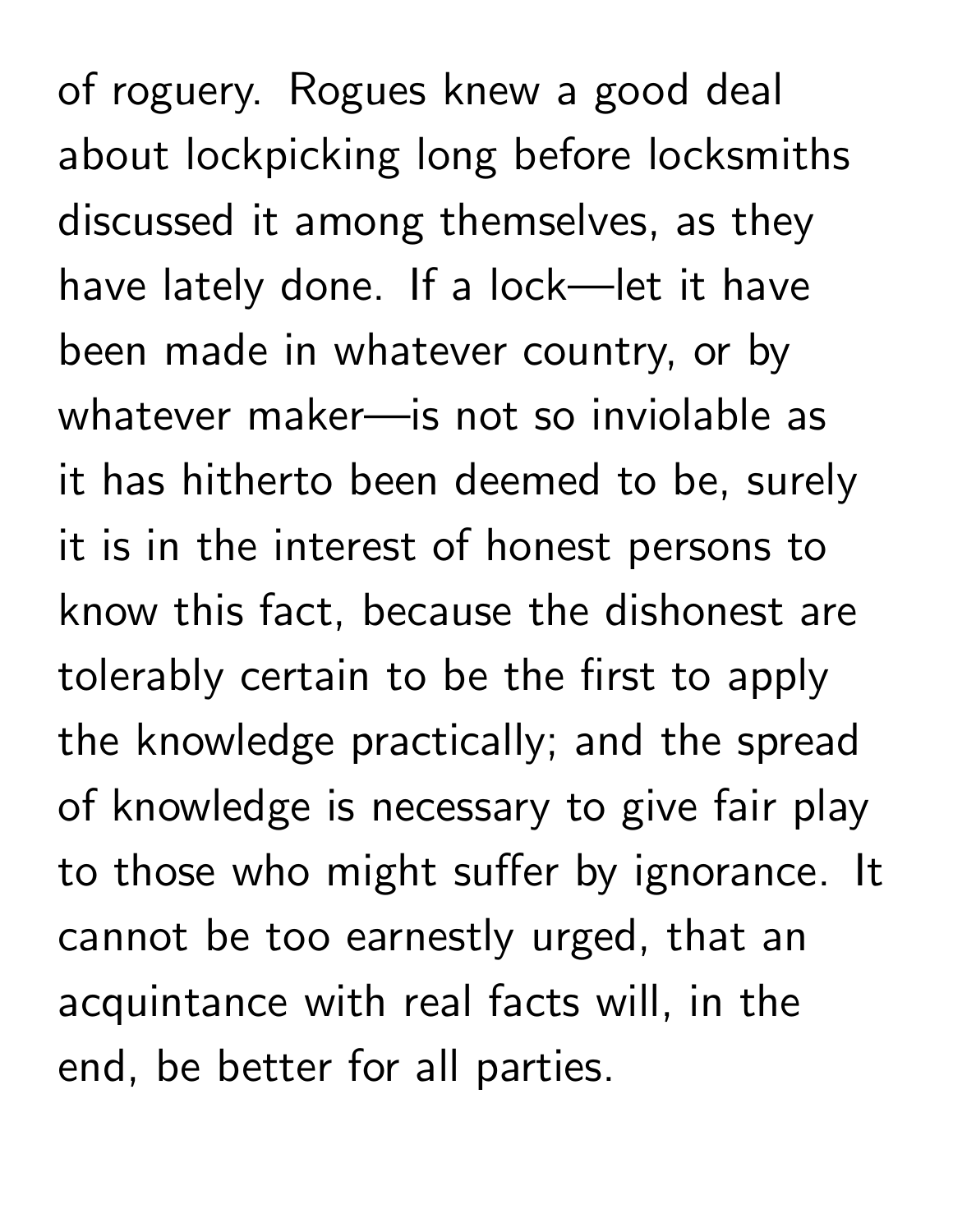"Some time ago, when the reading public was alarmed at being told how London milk is adulterated, timid persons deprecated the exposure, on the plea that it would give instructions in the art of adulterating milk; a vain fear—milkmen knew all about it before, whether they practiced it or not; and the exposure only taught purchasers the necessity of a little scrutiny and caution, leaving them to obey this necessity or not, as they pleased.  $\dots$ 

"The unscrupulous have the command of much of this kind of knowledge without our aid; and there is moral and commercial justice in placing on their guard those who might possibly suffer therefrom. We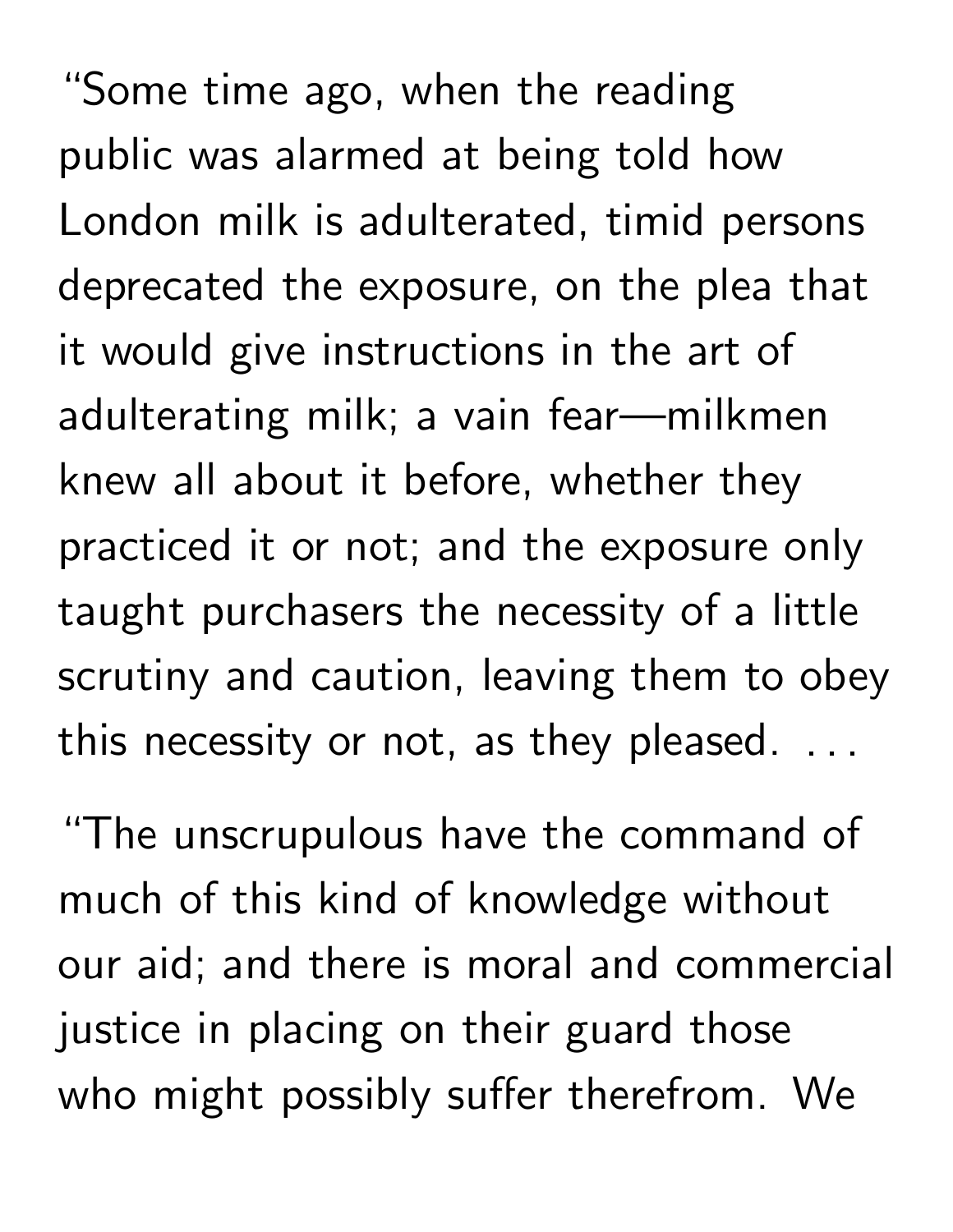employ these stray expressions concerning adulteration, debasement, roguery, and so forth, simply as a mode of illustrating a principle—the advantage of publicity. In respect to lock-making, there can scarcely be such a thing as dishonesty of intention: the inventor produces a lock which he honestly thinks will possess such and such qualities; and he declares his belief to the world. If others differ from him in opinion concerning those qualities, it is open to them to say so; and the discussion, truthfully conducted, must lead to public advantage: the discussion stimulates curiosity, and curiosity stimulates invention. Nothing but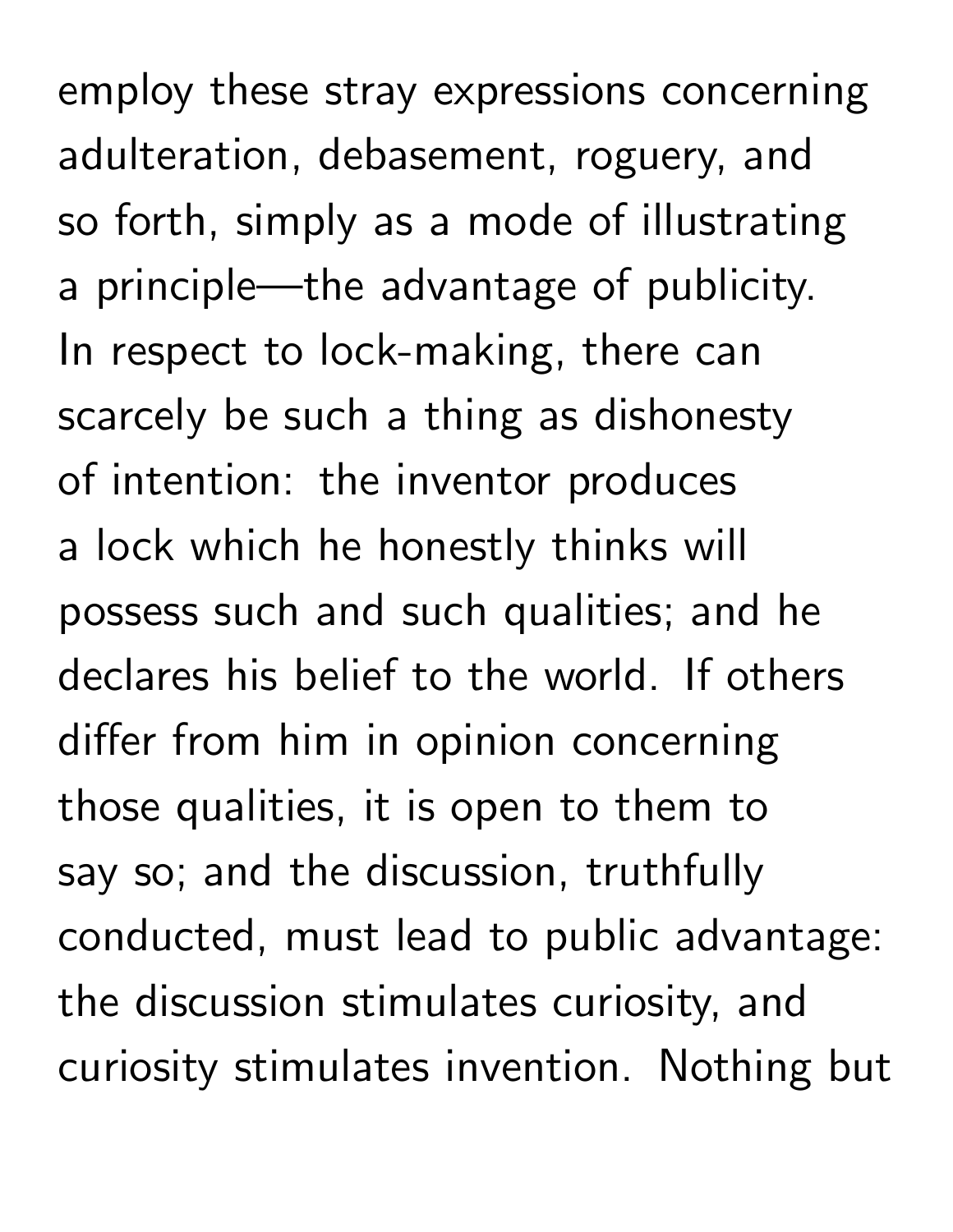a partial and limited view of the question could lead to the opinion that harm can result: if there be harm, it will be much more than counterbalanced by good."